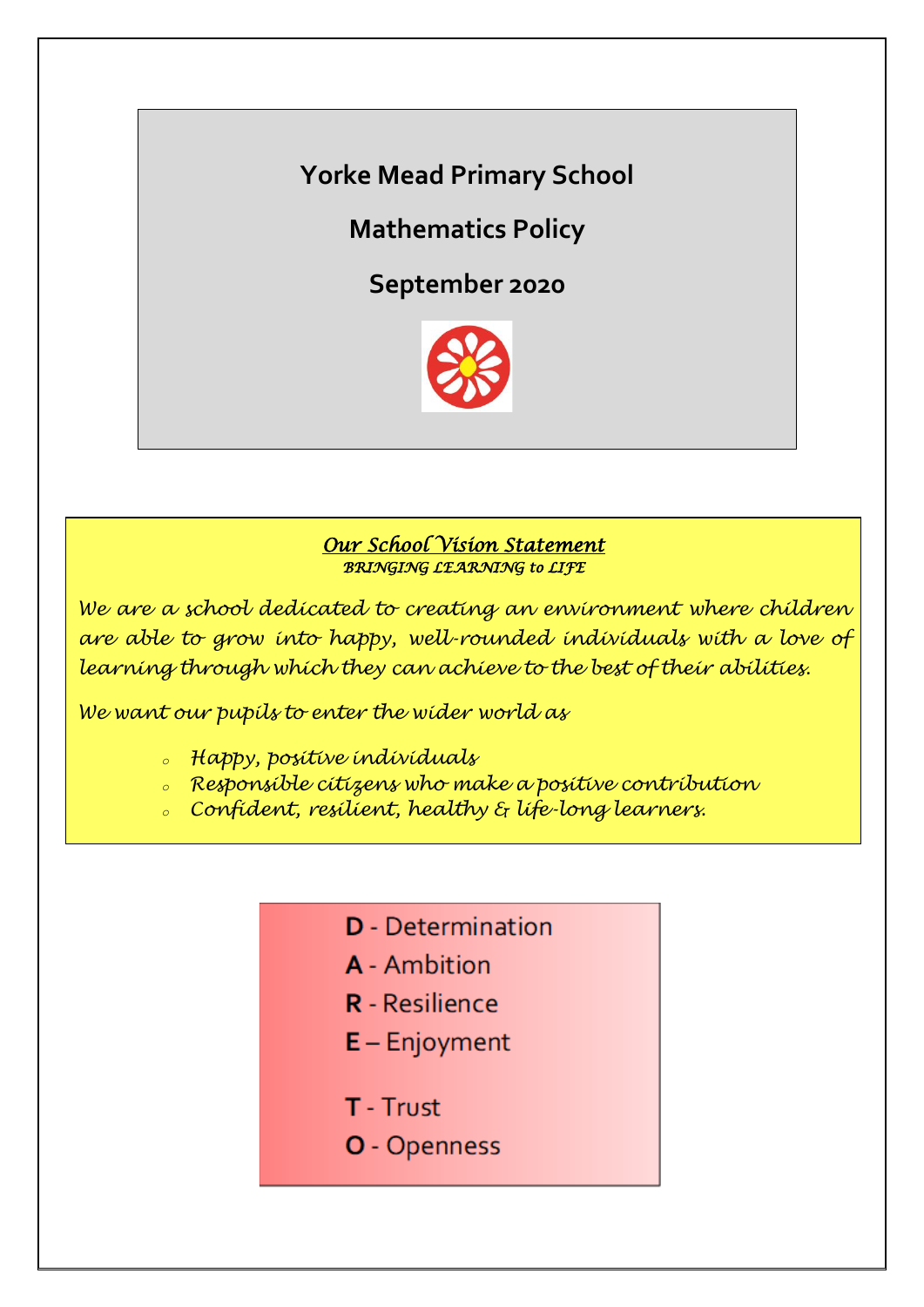# **Rationale and Ethos**

Mathematics is a creative and highly inter-connective discipline that is essential to everyday life. It involves the search for, and the study of, patterns & relationships.

Mathematics is crucial to a child's understanding of the way the world is ordered. It is a means of communicating information and ideas. It is also a creative activity, involving imagination, intuition & discovery. It is essential for all pupils whatever their ability.

Being a mathematician involves much more than learning facts, skills and methods to tackle calculations. It involves exploring and investigating mathematical systems and operating these systems in order to find out more about them. It involves applying knowledge, skills and understanding to solve problems about a variety of contexts.

The National Curriculum 2014 aims state that:

*"Mathematics is an interconnected subject in which pupils need to be able to move fluently between representations of mathematical ideas. The programmes of study are, by necessity, organised into apparently distinct domains, but pupils should make rich connections across mathematical ideas to develop fluency, mathematical reasoning and competence in solving increasingly sophisticated problems. They should also apply their mathematical knowledge to science and other subjects."* 

At Yorke Mead we have decided to follow the Hertfordshire Sequences planning across the school. These plans give teachers skeleton plans that they adapt for their class's current needs. By following these sequences across the school we are ensuring that there is a progression of skills and approaches to support the children. By adopting a whole school approach to the learning and teaching of mathematics across our school we aim to:

- Provide consistency in the same high standards across the whole school and agreement on expectations.
- Enable children to learn mathematics as efficiently as possible.
- Enable staff to teach and facilitate learning in mathematics as efficiently as possible.
- Give children the mathematic skills they require to be life-long learners.
- Provide an inclusive environment for all children built on quality first teaching.
- Learn from each other, through the adoption of a collaborative enquiry-based approach to teaching and learning, where good practice is shared.

### **All our teaching is underpinned by the confidence that every learner can improve and that making mistakes and being stuck or 'in the pit' is a necessary and natural phase of new learning**.

# **Aims of the Curriculum at Yorke Mead**

The curriculum at Yorke Mead is intended to ensure each child:

- Develops high self-esteem, confidence and a true feeling of self-worth
- Develops a lively, enquiring mind and life skills so that he/she will have the ability to experiment, investigate, take risks, challenge, discriminate and make informed choices
- Is enriched, motivated and challenged by a broad and balanced curriculum and recognises the value of all areas of learning, including literature, sciences, the arts and humanities.
- Is valued for their individual contributions, recognises their role and develops a positive attitude towards everyone in the life of the school and community.
- Develops the positive skills and attitudes necessary to work both independently and collaboratively.
- Will be given equal opportunities to participate in all aspects of school life, with high expectations and ambition for every child and appropriate levels of challenge and support to enable them to achieve.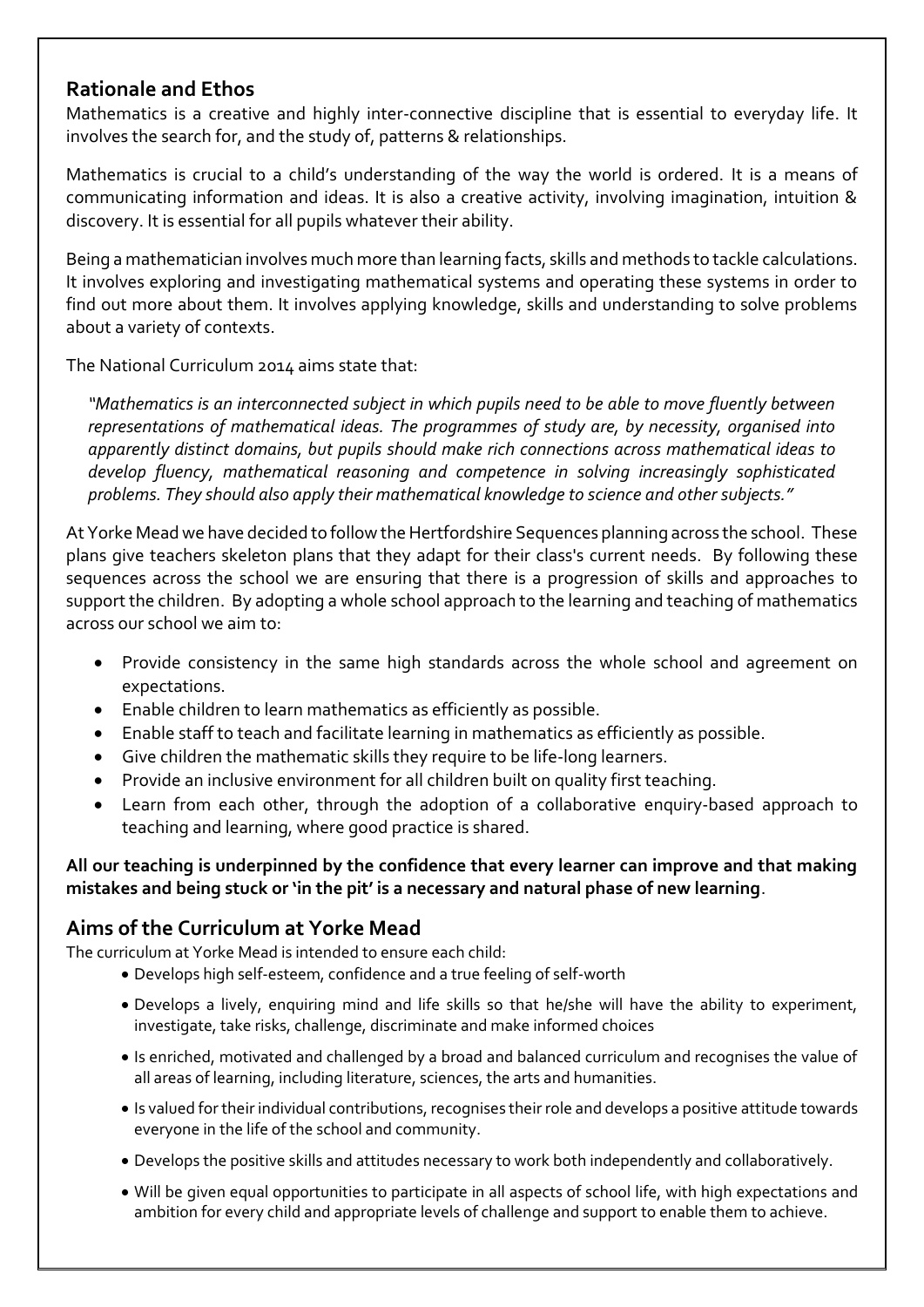- Develops an understanding and respect for other races, cultures, gender, people with disabilities, religions and associated points of view.
- Understands the importance of and develops responsibility for keeping themselves physically and emotionally healthy
- Acquires a set of moral values and attitudes including honesty, respect, sincerity, trust and personal responsibility.
- Is supported in their spiritual, moral, social and cultural development
- Is equipped with the knowledge and cultural capital they need to succeed in life

# **Aims of the Mathematics Curriculum**

Using the Hertfordshire Sequence Plans for the teaching of Mathematics at Yorke Mead we aim to:

- Ensure all children become fluent in the fundamentals of mathematics so that they develop conceptual understanding and the ability to recall and apply knowledge rapidly and accurately.
- Involve all children in their learning and to give them a sense of achievement, positive attitude towards mathematics and an awareness of the fascination of mathematics.
- Provide a positive and supportive learning environment in which all children can enjoy their mathematics and feel able to rise to the challenge of developing competence and confidence in their mathematical knowledge, concepts and skills.
- Develop in children an ability to reason mathematically following lines of enquiry and to use their mathematical knowledge & skills to solve problems, to reason, to think logically, working systematically and accurately and to develop a mathematical argument or proof using mathematical language.
- Enable children to be able to communicate their mathematical understanding, explaining their reasoning to others both orally and on paper.
- Develop in children an ability to use & apply their mathematics across the curriculum and in real life.
- Develop an understanding of mathematics through the process of enquiry and experimentation.
- Develop mathematics by building from the concrete to pictorial and then to abstract across all years of the school.

*NB: This policy should be read in conjunction with the School Calculation Policy and the school Teaching & Learning Policy*

# **Curriculum Design**

*At Yorke Mead we have decided to follow and adapt the Hertfordshire Essentials Planning.* These plans are written to support the curriculum for primary teachers. The sequences are written as a spiral curriculum in which learning is built upon step by step, sequence by sequence and year on year. It is aspirational and ensures progression and coverage through the primary phase. Long term plans provide an overview of the learning for each term. The times indicated are for guidance only and cover fewer weeks than there are likely to be in a term. This allows for flexibility within the materials. As the sequences are built as a spiral progression teachers should not deviate from the teaching order in the long term plan. Sequences of learning including identification of NC statements covered and key concepts. Stepped learning opportunities demonstrate the order of learning. Handouts which can include speaking frames, practice examples, games and problems solving opportunities (Reference: Herts for learning). Teachers at Yorke Mead will adapt the plans for use in their class ensuring to track back where required and to add challenge for the children who are higher attainers. The Essentials is to be used as a skeleton to the lesson and the class teachers are required to adapt and prepare further activities, questions etc to aid learning.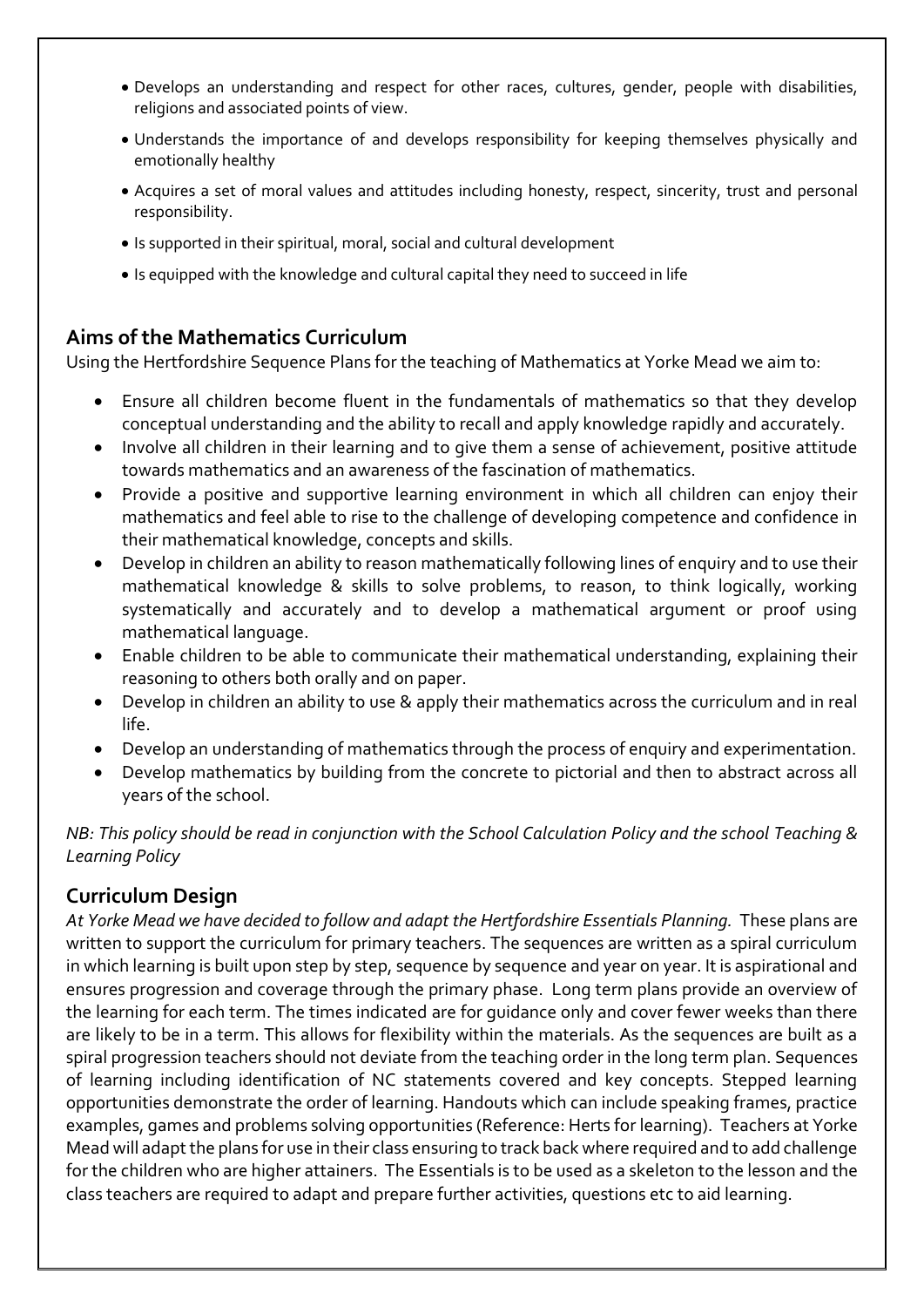#### **Mathematical Fluency**

The National Curriculum aims to ensure that all pupils become fluent in the fundamentals of mathematics so that pupils develop conceptual understanding and the ability to recall and apply knowledge rapidly and accurately.

Rote memorization of basic facts is not fluency. Mental fluency involves the ready use of adaptive strategies across a variety of contexts. Pupils without adaptive fluency at their fingertips spend longer determining routine answers and less time on meaningful application slowing their overall progress in mathematics.

Being mathematically fluent goes beyond simply knowing number facts or definitions; to be truly mathematically fluent involves choosing methods and procedures and working flexibly.

#### **Key Stages of Mathematical Fluency Development**

If children are to develop mathematical fluency it is important, they develop a strong number sense. We believe that it is important that in the early development of their mathematics children focus on developing this number sense. In Early Years and Key Stage 1 our focus is on children working with numbers in order to achieve this working with three main foci:

#### **Subitising of Numbers**

This involves the ability to instantly recognise the number of objects in a small group without the need to count them (e.g. dot patterns on a dice, patterns on dominoes etc.). It is important for children in key stage 1 to learn that numbers are made up of other numbers as this develops the understanding of number relations and makes it possible for children to think about numbers with flexibility.

#### **Number Magnitude**

This involves understanding about a numbers place within our number systems. To have developed number magnitude a child will be able to consider numbers and the size of these numbers in relation to each other. They will be able to use all they know about numbers to begin to visualize numbers and their positions on number lines/ scales even when the numbers are not there.

#### **Development of Calculation Strategies and Recall of Core Facts**

In KS1 this means it is important for children to practice and over practice the core facts – number bonds, counting up & back in different amounts, halves and doubles

#### **Developing an understanding of Mathematics – from concrete to abstract.**

Liebeck (How Children Learn Mathematics) reminded educators of the essence of children developing both calculation competence and mathematical understanding. To solve real problems, we need to understand mathematics. Paradoxically, to understand mathematics, we need to solve real problems. The importance of children being able to play and explore their mathematics with real objects, in real situations, is a key element of mathematics at Yorke Mead.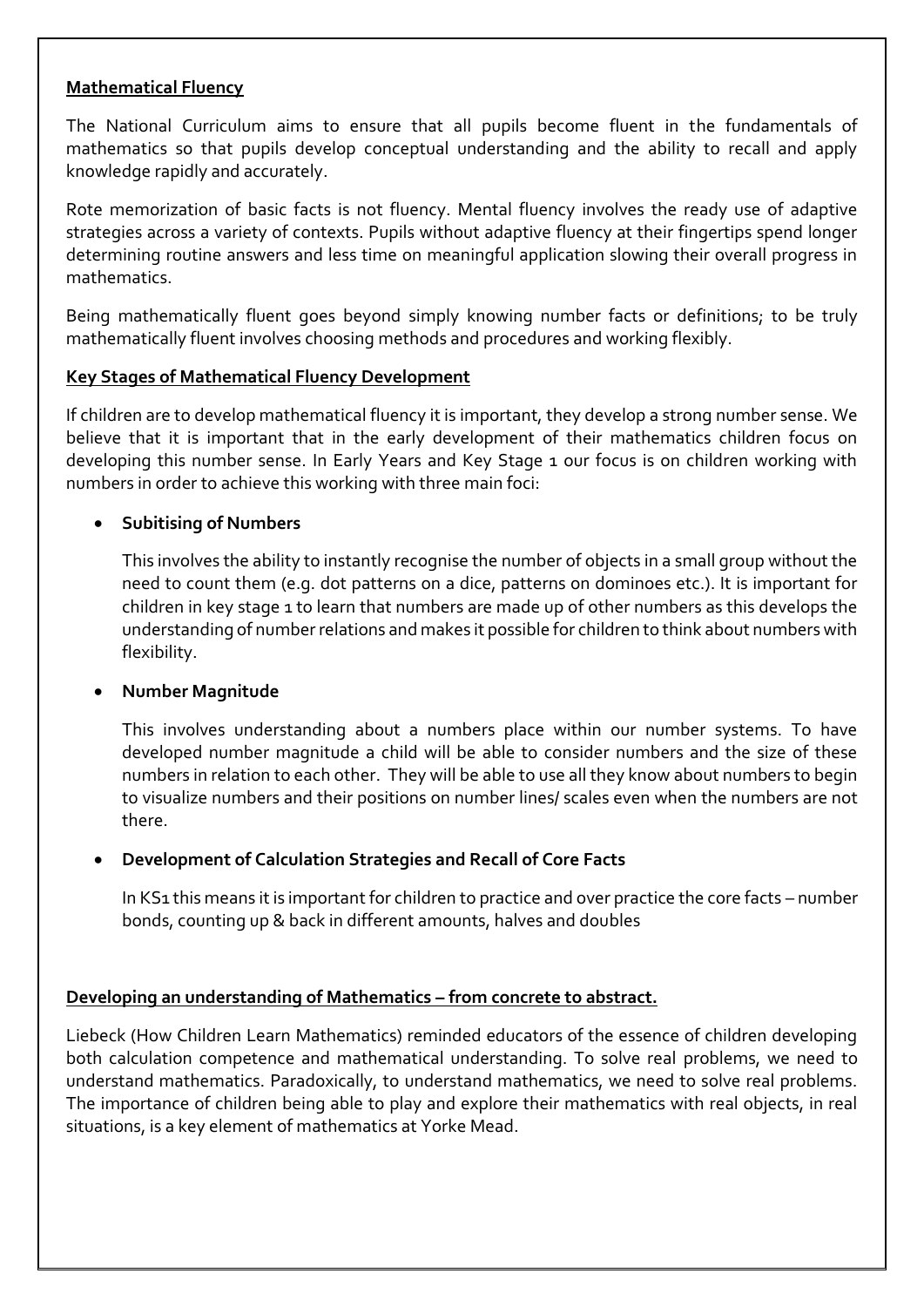

1 Ott Vatilla.

As children develop mathematically they need to take the essential steps from the concrete to the abstract. At Yorke Mead we believe that at all stages of children's mathematical development, from Early Years to Year 6, this is achieved in the same way. Children need to progress through a sequence of abstraction.

# **How the mathematics curriculum meets the needs of children at Yorke Mead**

*The children at Yorke Mead come from a variety of different backgrounds and social economic groups. They all have different life experiences and at Yorke mead we appreciate the effect this can have on a child's learning. We believe that every child can achieve and strive to ensure this happens at York Mead. Here are some of the ways we support specific groups of pupils at Yorke Mead.*

### **SPECIAL EDUCATIONAL NEEDS**

Children with SEN are taught within the daily mathematics lesson and are encouraged and supported to take part. Where applicable a child's IEP may incorporate suitable objectives for mathematical development which teachers keep in mind when they are planning work.

Additional support staff, such as teaching assistants, allows a smaller ratio of adults to children. It is not appropriate that SEN children **always** work with support – they also need to be able to work independently, and teachers achieve this by careful and appropriate planning. It is also highly important that teaching assistants work with pupils at all levels and that those who find mathematics the most challenging benefit from more opportunities to work with a teacher.

### **CURRENTLY LOWER ATTAINING PUPILS**

Where it is identified that children are currently lower attainers teachers will support these children through differentiation and where appropriate tracking back to earlier years in the Hertfordshire Sequence plans which are available for staff on the shared drive. These children may also, if appropriate be given additional support through short term, carefully planned interventions. It is not appropriate that currently lower attaining children **always** work with support – they also need to be able to work independently, and teachers achieve this by careful and appropriate planning.

#### **HIGHER ATTAINING**

Within the daily mathematics lesson teachers not only need to provide appropriate activities to support children who find mathematics difficult but also activities that provide appropriate challenges for children who are high achievers in mathematics. On occasions a Turbo challenge may be provided to stretch higher attaining children further if assessment has shown this is required. These turbo challenges are aimed at deepening children's understanding and developing higher level thinking skills. This may involve children proving a mathematical concept in more than one way or investigating generalizations to prove mathematical hypotheses. Included in the Hertfordshire Sequence Plans there are a number of activities specifically for these pupils to support our teachers planning. It is important that these children are given the opportunity to, at times, work alongside an adult in the classroom.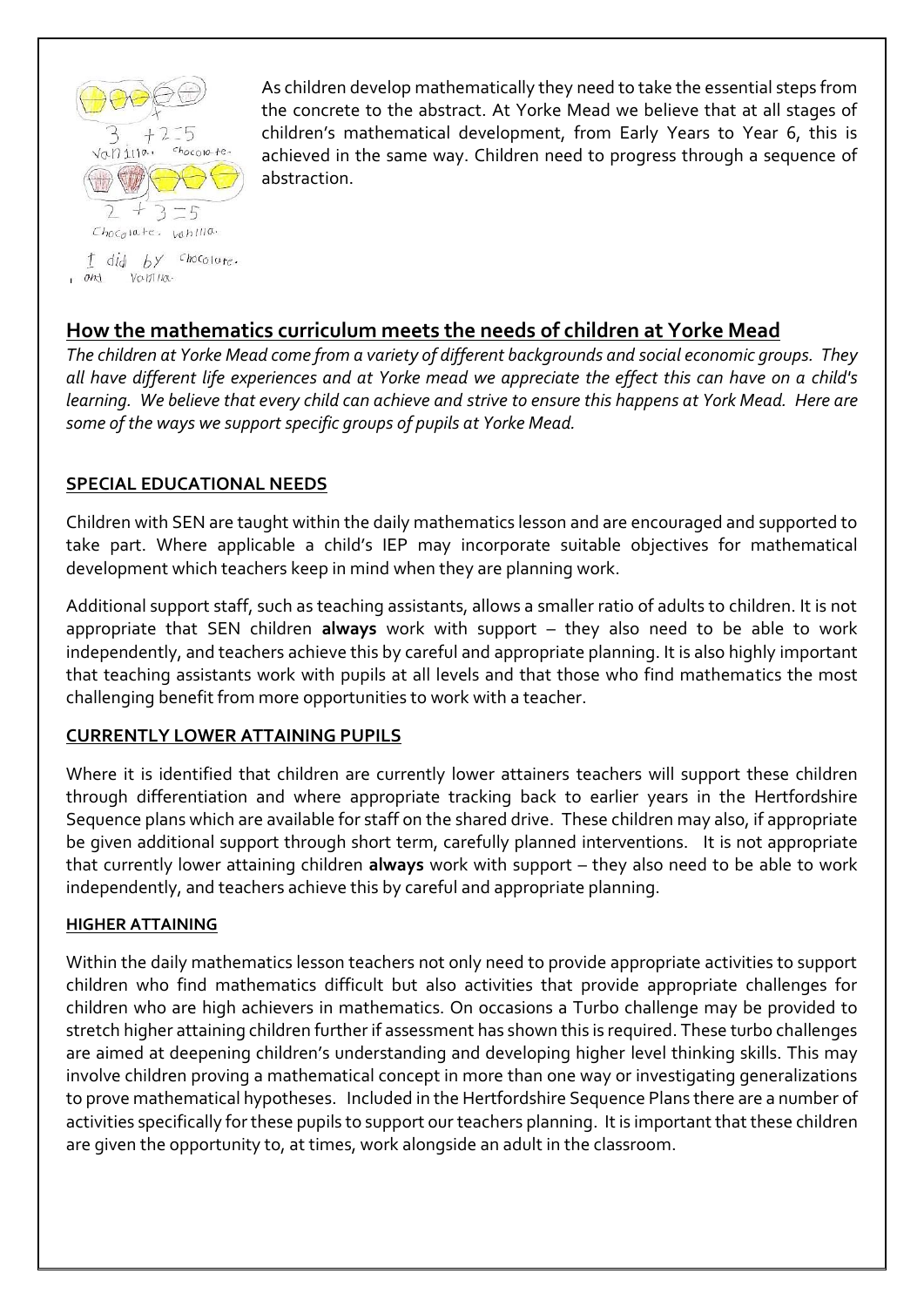## **ENGLISH AS AN ADDITIONAL LANGUAGE**

We incorporate mathematics into a wide range of cross-curricular subjects and seek to take advantage of multi-cultural aspects of mathematics.

In the daily mathematics lesson, we support children with English as an additional language in a variety of ways e.g. repeating instructions, emphasising key words, using picture cues, playing mathematical games, encouraging children to join in counting, chanting, finger games, rhymes etc.

Children for whom English is an additional language may benefit from Pre-Teach sessions where new mathematical vocabulary is introduced prior to the maths lesson.

In our maths lessons we use talking frames these are used to support all the children with mathematical language but are especially beneficial to those who have additional language needs.

### **GENDER**

We aim to encourage all children to see themselves as mathematicians and to strive to achieve their full potential. It may be appropriate at times for a group of same sex children to work together e.g. quiet girls, to encourage them to talk about their mathematics. The Inclusion lead across the school monitors progress of both boys and girls alongside the mathematics leader to ensure any gap is identified and action is taken to reduce this.

#### **How the mathematics curriculum supports the development of children's reading**

*Where possible and educationally appropriate in mathematics we try to make links to the class text or topic to develop cross curriculum links. An example of this is in the foundation stage the maths activities during free flow and focus groups will usually relate to the class text. In maths children develop the ability to read mathematical language and there is much discussion about what the different symbols we use, and vocabulary means. Both orally and in writing the children are immersed in mathematical language and discussions are held about which words mean the same. Children at Yorke Mead are taught how to read and understand word problems and given the skills to understand how to apply their maths skills.* 

#### **How the mathematics curriculum supports children's spiritual, moral, cultural, social development**

**Spiritual –** Through the mathematics curriculum at Yorke Mead we aim to support the children's ability to reflect on their thinking and that of those around them through the wonder of where maths occurs in nature e.g. the symmetry of a minute snowflake. Through problems solving the children get the feeling of amazement that they have been able to solve something that seemed so challenging. Or when they listen with awe to a fellow pupil's explanation of how to solve a mathematical problem. In mathematics we are able to discuss and share the thoughts and ideas around infinity and what this means.

**Moral –** Much of the mathematics we teach at Yorke Mead relates to real life so there are many aspects of the curriculum that lend themselves to develop children's morals. Here are just some of the ways that maths can support the children's moral development. During lessons on data handling we can look at how data is used to show opinions and how it can be manipulated. How fairly a survey is written. Discuss what data can be used for and the size and mix of people being questioned. Through problem solving the children may need to question morals and will be encouraged to respect the ideas and reasoning of others whilst also questioning the ideas. Fractions can be used to help teach about fairness as can division. When using the mathematics apparatus there is the need to think about the fairest way to share the apparatus and take turns.

**Cultural –** In mathematics children at Yorke Mead get the opportunity to show their cultural development through their willingness to participate in and respond maths work from a number of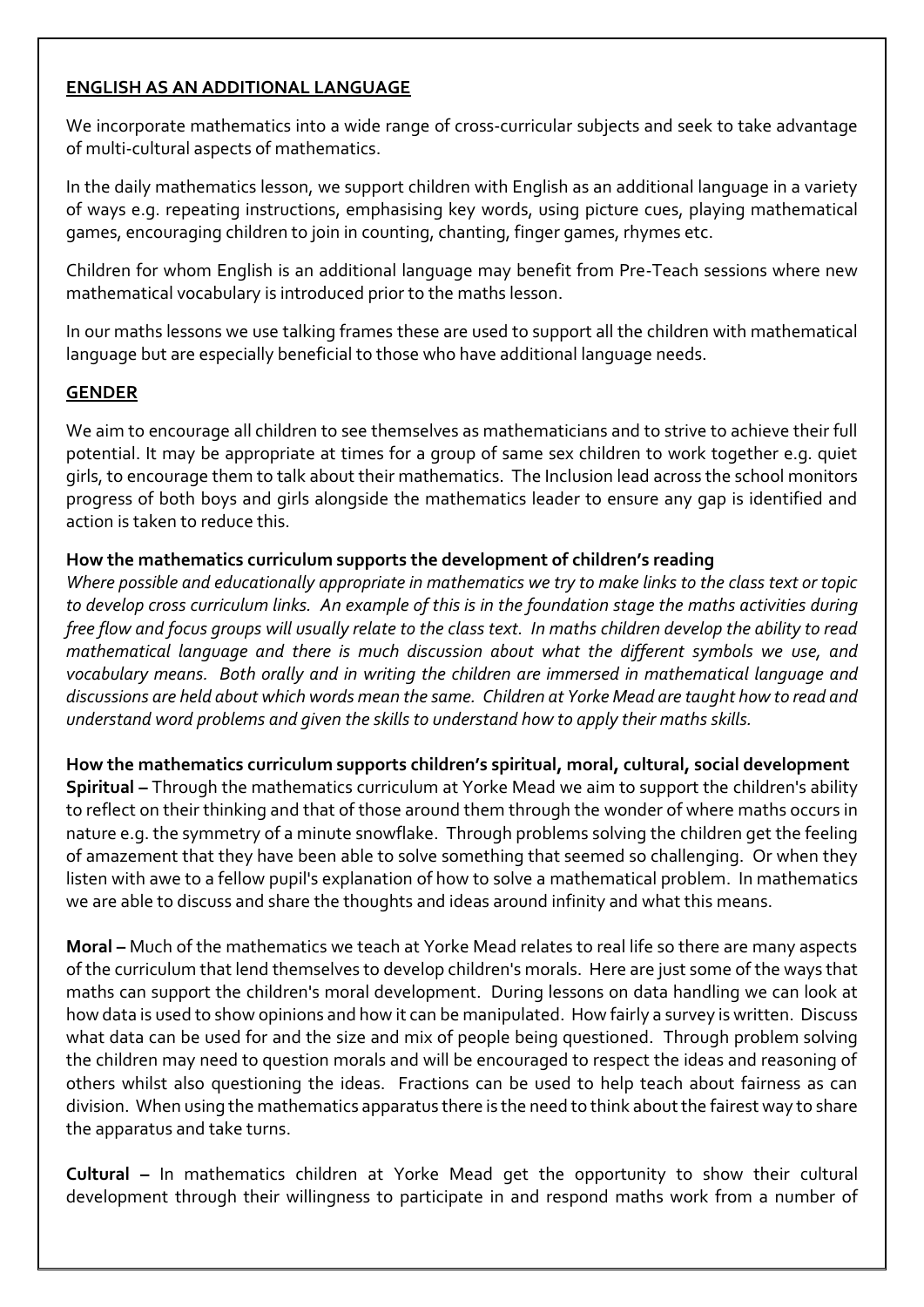different cultures for example, shapes in Rangoli patterns, the shapes and patterns in Islamic art and the use and meaning of Roman numerals.

**Social –** At Yorke mead the children change their talk partners weekly giving them the opportunity to work with a range of different children across the year in all subjects including maths. There are often opportunities within maths for social development where the children must share apparatus or work within small groups. Much of the maths we do requires the children to explain and question. Having the ability to listen and respond to others is a vital part of the children's development.

#### **How the mathematics curriculum supports children's emotional well being**

A brief overview of how the mathematics curriculum supports the development of the whole child. Please read this in conjunction with the school document 'Personal Development at Yorke Mead'.

| <b>SMSC</b><br>Spiritual, Moral, Social &<br><b>Cultural Development</b> | <b>British Values</b><br>Democracy.<br>The rule of law.<br>Individual liberty.<br>Mutual respect.<br>Tolerance of<br>those of different<br>faiths and beliefs                                                                                                                                                                                                                               | <b>Character</b><br><b>Education</b><br>Develop as moral, civic,<br>good, mannered,<br>behaved, non-bullying,<br>healthy, critical,<br>successful, traditional,<br>compliant or socially<br>acceptable beings | <b>Cultural Capital</b><br>The accumulation of<br>knowledge, behaviours,<br>and skills that a student<br>can draw upon and<br>which demonstrate<br>their cultural awareness | 5 Ways to<br><b>Wellbeing</b><br>Well-being is central to<br>teaching at Yorke<br><b>Mead. It underpins</b><br>every curriculum area<br>and all children have<br>specialist staff to work<br>with.                                                                         |
|--------------------------------------------------------------------------|---------------------------------------------------------------------------------------------------------------------------------------------------------------------------------------------------------------------------------------------------------------------------------------------------------------------------------------------------------------------------------------------|---------------------------------------------------------------------------------------------------------------------------------------------------------------------------------------------------------------|-----------------------------------------------------------------------------------------------------------------------------------------------------------------------------|----------------------------------------------------------------------------------------------------------------------------------------------------------------------------------------------------------------------------------------------------------------------------|
| Please see above                                                         | These values underpin all<br>areas of mathematical<br>learning and are<br>particularly prevalent in<br>maths linked to P4C. In<br>mathematics they are<br>supported by the use of<br>diverse materials<br>representing different<br>cultures, taking into<br>account the views of<br>others in share activities.<br>following class rules,<br>making own choices within<br>safe boundaries. | In mathematics this links to<br>critical thinking in<br>discussions such as group<br>work in investigations or<br>playing mathematical<br>games as team and against<br>other teams                            | In mathematics this<br>applies to cross<br>curricular work, using<br>patterns from other<br>cultures, working in<br>mixed age groups for<br>example on "maths<br>day''      | In mathematics we<br>consider positive<br>communication skills,<br>good problem-solving<br>skills, healthy coping<br>skills and resilience to<br>manage failure - the<br>use of the "pit", using<br>our 5 B's, the<br>knowledge, skills and<br>confidence to seek<br>help. |

# **Organisation and planning**

#### **Organisation**

At Yorke Mead we value the team approach and with this in mind we aim to group subjects together so that consistency across similar subjects is maintained as far as possible. This also means subject leaders are not working in isolation.

Mathematics is part of the discover team along with science, computing and design and technology.

Yorke Mead follows the Hertfordshire Essential Planning. The sequences are written as a spiral curriculum in which learning is built upon step by step, sequence by sequence and year on year. It is aspirational and ensures progression and coverage through the primary phase.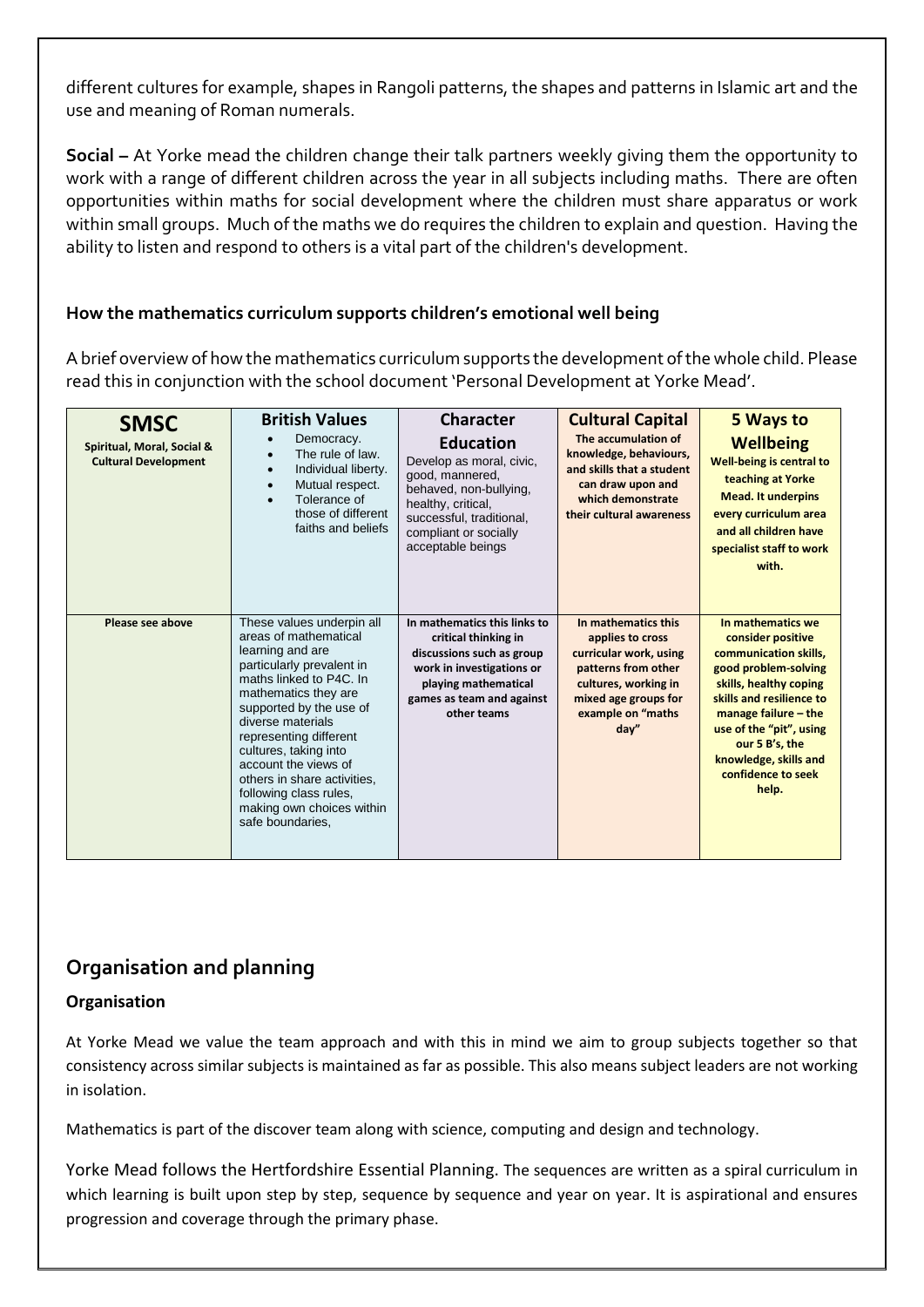#### **Planning –**

Teachers at Yorke Mead are provided access on the staff drive to the long and medium term plans from the Hertfordshire Essentials. These plans outline the curriculum content and learning intentions to be covered throughout the year, the order that they are to be completed and the skills to be taught. It is the teacher's job to outline the delivery of this curriculum in a detailed daily plans which may be on a Powerpoint presentation, written table or smart board style depending on the preference of the



teacher. The purpose of this is to manage workload of the teachers and to ensure that time spent on planning is the most purposeful it can be to meet the needs of the teachers and the children.

Each class teacher is responsible for planning for the mathematical learning in their classroom, working in consultation with their year group partner and the mathematics subject leader.

The approach to the teaching of mathematics within the school is based upon these key principles:

- *a mathematics lesson every day*
- *a clear focus on developing mathematical fluency with mental calculation; going broader, richer, deeper at each stage before progressing onto higher skills*
- *a clear focus on direct, instructional teaching & interactive oral work with the whole class and guided groups*
- *an emphasis on & encouraging children to talk about their maths work*

In the Foundation Stage teachers base their objectives to enable the children to work toward the Early Learning goals for Mathematical Development. Children will work individually and in small groups with some whole class discussions. Teachers in Year 1 build upon this work with a whole class introduction and plenary but continuing with small group activities in the Autumn Term. Over the Spring Term teachers in Year 1 draw the elements of a daily maths lesson together so that by the Summer Term in Year 1 children are familiar with the whole class mathematics lesson. The key focus of learning in Year 1 is on a thorough understanding of numbers to 20 and fluency working with these.

In Key Stage 1 the daily mathematics lesson is at least 45 – 50 minutes long, and in Key Stage 2 the lesson lasts around 60 minutes. The lesson is usually in the morning; though where timetabling makes this difficult or opportunity is being taken to explore a cross curricular link there may be occasion for the lesson to take place at other times.

A copy of the lesson plan (or notebook / PowerPoint) is given to any teaching assistant working with the class in sufficient time for them to be able to read & discuss with the class teacher prior to the lesson. Copies of lesson plans are kept on the school network. The mathematics co-ordinators will monitor planning throughout the school.

#### **Super, Mega, Ultra**

Planning is generally differentiated to three levels to allow children to work at an appropriate level for their ability. Children are encouraged to choose the level of challenge for themselves depending on their confidence in the task. Staff at Yorke Mead recognize that children may be highly confident in some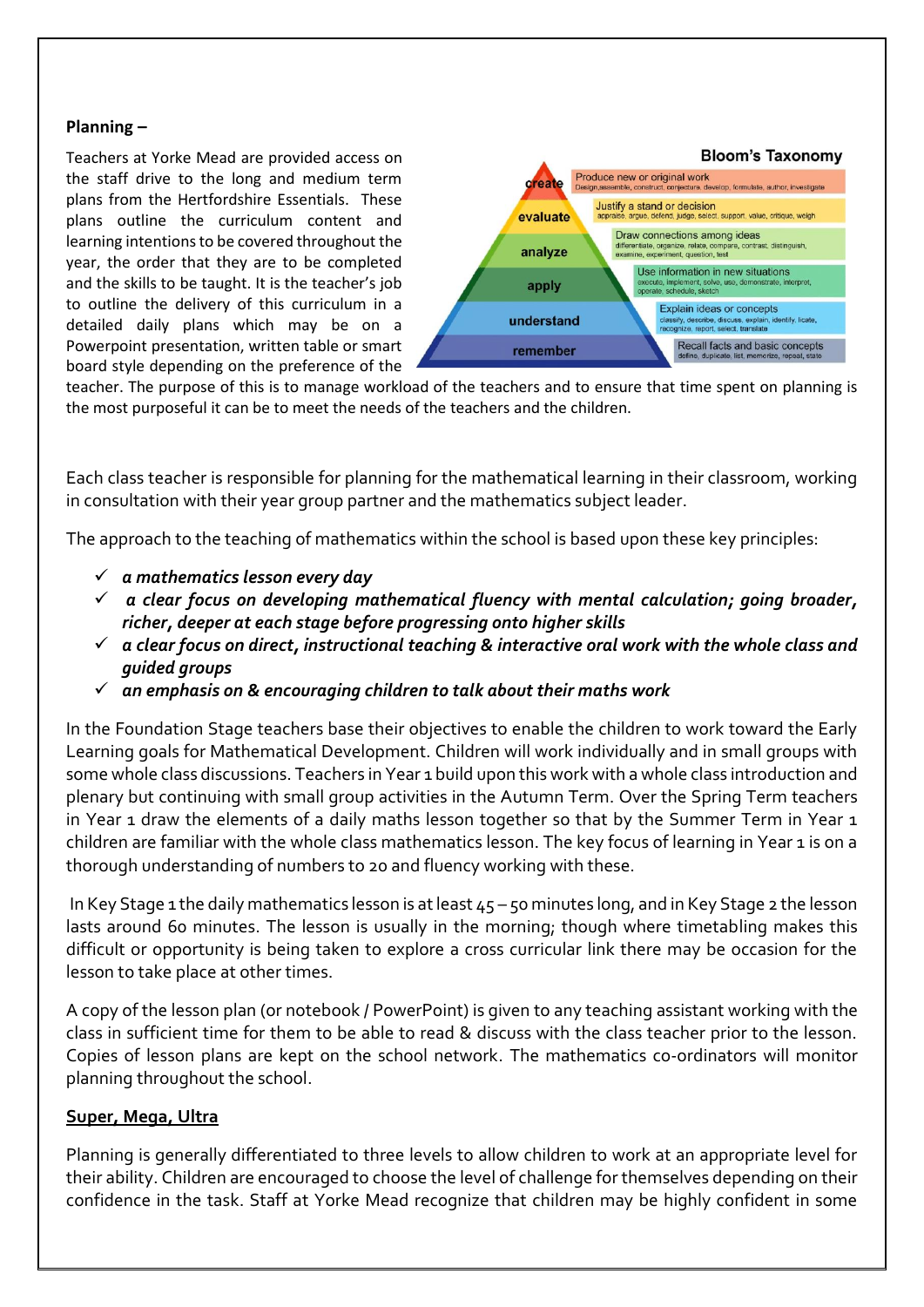aspects of mathematics e.g. money yet less sure in other aspects e.g. time. Super, Mega, Ultra challenges allow flexibility in teaching so that children are able to be challenged appropriately in every lesson. Children are encouraged to recognize when a challenge is too easy or too hard and to move between challenges in any lesson as appropriate. At times an "turbo-challenge" is added for those who need a greater challenge.

Teachers will monitor the challenges children are choosing and if necessary, support and encourage them to choose the right level of challenge. Where teachers feel that groups would benefit learning these are used, any groups are flexible to allow children to be challenged appropriately and respond to day to day assessments.

## **Progression and Sequence of Learning**

*By the whole school following the Hertfordshire Essential Planning this help ensure that there is appropriate challenge and progression across the school, this is monitored by the mathematics subject leaders. Teachers use destination questions to ensure that children understand the taught concept. These destination questions are produced at an age-related level giving the teacher a good understanding of how the child has coped with the concept being taught. In KS2 the children are sometimes given the opportunity to feedback what they have learnt and can remember from a lesson during purple pen time.*

#### **Early Years**

All aspects of our curriculum for Key Stage One and Two build from the Early Years curriculum, which is centred around the needs and interests of the Early Years children at Yorke Mead. Whilst this policy is relevant to all stages of education at Yorke Mead it is essential this is read in conjunction with the EYFS policy.

This mathematics curriculum policy should be read in conjunction with the following policies:

- Yorke Mead curriculum policy
- Teaching and Learning Policy
- Early Years Foundation Stage (EYFS) Policy
- Personal development at Yorke Mead

# **Assessment for Learning**

In marking books teachers at Yorke Mead recognize they are marking for the children. Marking should be prompt and timely to enable the formative assessment to feed into the next lesson. **An essential element of this is giving children time to read and respond to the previous days marking at the start of the next lesson.** 

Work in mathematics can generate a great deal of marking, and it is recognised that it is not always possible or desirable to carry out in depth marking of every piece of work. Work involving routine practice could in the key Stage 2 at times be peer marked with guidance from the teacher and at times Year 5 and 6 children could be encouraged to check computational work using a calculator. At these times the focus will be on sharing the process or methods used.

The **quality of marking is the crucial factor**. Marking should be diagnostic not just summative. It is best done through conversation with the child, but the school acknowledge constraints of time do not always allow this. A simple "x" is of little assistance unless accompanied by an indication of where the error occurred, together with an explanation of what went wrong. If a child has struggled with an activity to see a series of X's will do little to their self- esteem. At such times it is more appropriate that marking is done through a conversation with the child.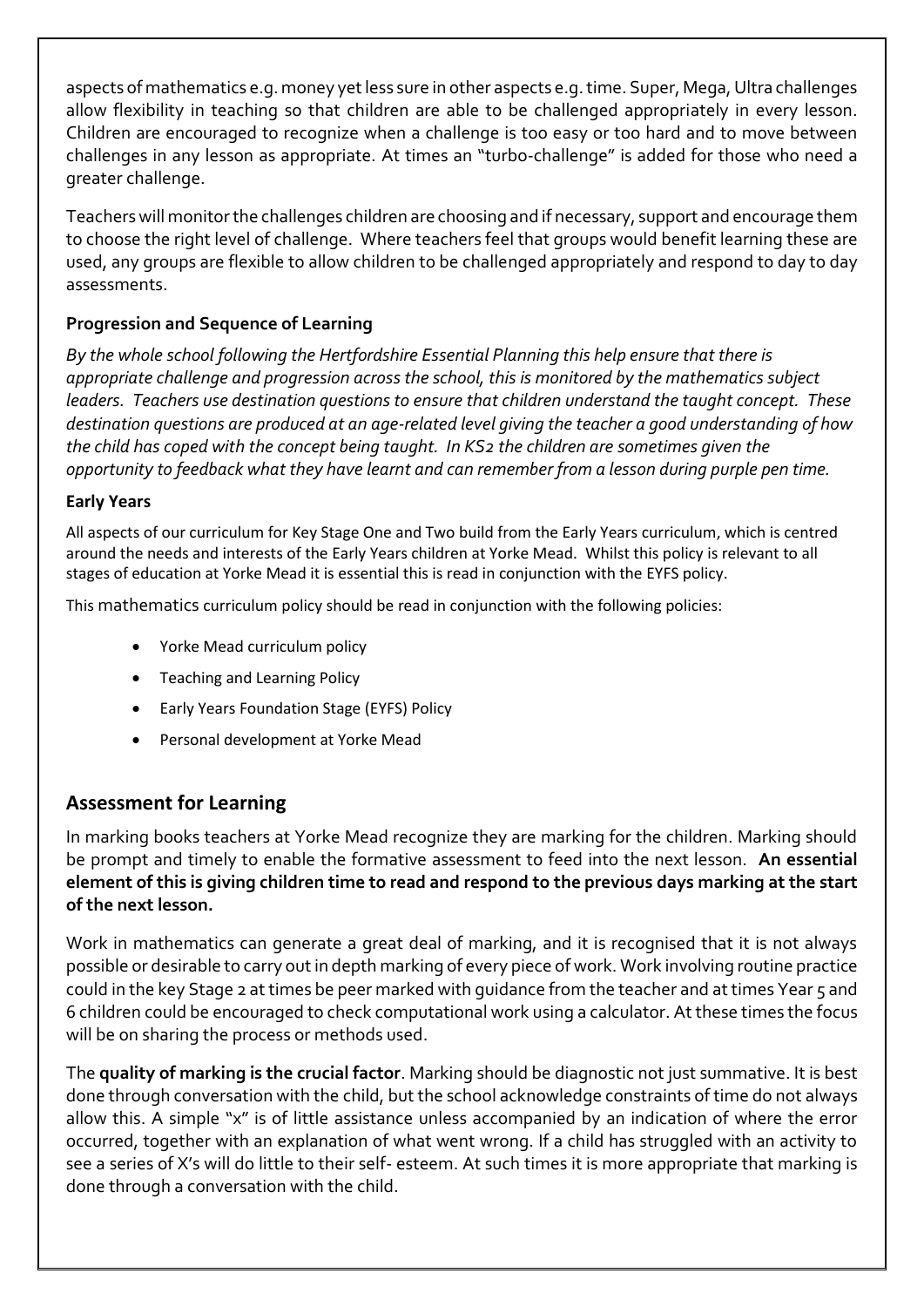**Next step / modelling** in marking should be used to help children identify where they have a misconception or to move learning on. This approach to marking should not be restricted to only times when a child has struggled – **it should also be used to challenge children further**.

Younger children may struggle to read explanations and teachers may choose to mark work of these children with comments to support assessment, with more immediate feedback being given to the child using stickers or verbal comments. Teachers of these children will tick the WALT with either one tick for partially met or two ticks for fully met.

Children also should have regular opportunities to have a learning conversation about their mathematics with their teacher. These generally take place on a weekly basis for 3-4 children during one of the longer assemblies. This time is used to share approaches to learning and discuss targets for future learning.

At Yorke Mead we believe that daily high-quality formative assessment provides the link between teaching and learning.

Each teacher is expected to make regular ongoing assessments of a child's progress to enable them to plan appropriately the next steps of learning. These may be recorded using anecdotal notes on the daily lesson plan, on feedback sheets by a teaching assistant kept by the teacher or as comments in the child's maths book.

Across the school times tables are taught weekly and tested every fourth week. These are marked with the children so that misconceptions can be corrected, and the merits of different methods discussed. The results of these tests and a certificate are sent home so parents can support their children's learning of multiplication tables and associated division facts. There are ladders of attainment for each year group. Each child will receive either a well done, bronze, silver, gold or platinum certificate. When this test is revisited the child can aim to attain a higher level.

At Yorke Mead in mathematics we carry out the following more formal assessments:

- End of Unit Assessments at the end of each unit teachers highlight against learning objectives to show the learning that has been achieved. The highlighting is colour coded (orange autumn, yellow spring and green summer) to show the rate of progress
- Assessment Tasks –Using the principles of assessment for learning, we make use of a series of tasks designed for teachers to use within teaching and learning sequences. These help teachers to identify short-term (within the same lesson) and longer-term adaptations and adjustments required for individuals and groups of learners to become more successful.
- Formal Written Tests In the Spring & Summer Term children in KS2 complete a formal test appropriate to their mathematical ability. Year 6 take the SATS tests set every May.
- Year 2 pupils take the formal written SATS tests in May each year which are used to inform the teachers assessments alongside the TAFS.

The Senior Management Team track termly each pupils progress. As part of this each term class teachers meet with the senior leadership team for a Pupil Progress Meeting. The aim of this meeting is to allow reflection on groups of children who are achieving well and what is supporting this, and the identification of pupils who are not progressing & what may support their progress.

### **Inclusion**

Teachers set high expectations for all pupils. They will use appropriate assessment to set ambitious targets and plan challenging work for all groups, including:

- Currently higher attaining pupils
- Pupils with low prior attainment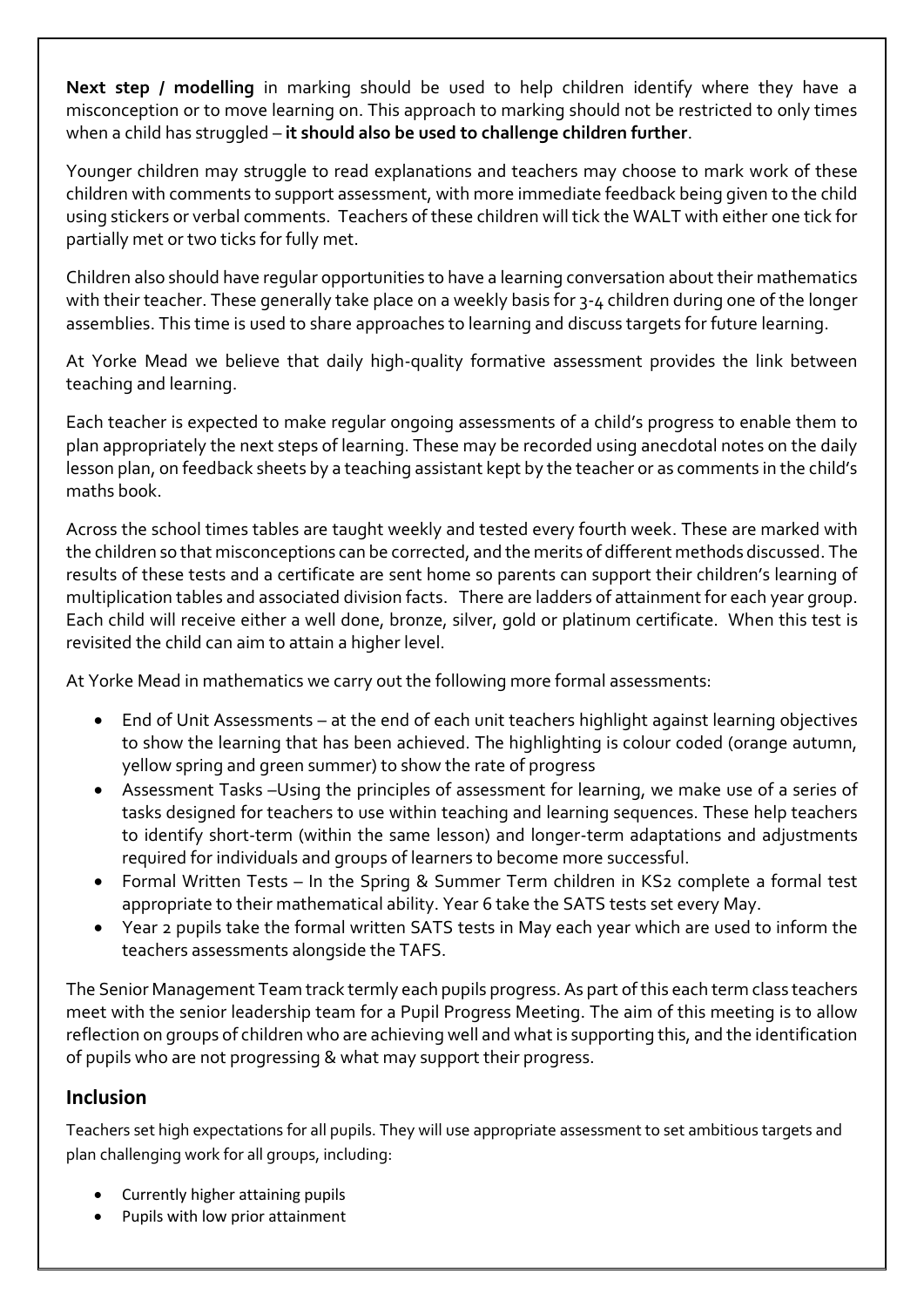- Pupils from disadvantaged backgrounds
- Pupils with SEN
- Pupils with English as an additional language (EAL)

Teachers will plan lessons so that pupils with SEND can study every National Curriculum subject, wherever possible, and ensure that there are no barriers to every pupil achieving.

Teachers will also take account of the needs of pupils whose first language is not English. Lessons will be planned so that teaching opportunities help pupils to develop their English, and to support pupils to take part in all subjects.

Further information can be found in our statement of equality information and objectives, and in our SEN policy and information report.

## **Safeguarding and Safe Practise**

In all areas, at all times, staff at Yorke Mead are aware of safeguarding responsibilities and health and safety. Some aspects of learning naturally require greater need to be aware of planning for safe practise than others. Where there is any form of risk to children staff will have completed a risk assessment to manage this risk and ensure procedures minimise or remove the risk. The school has a number of generic risk assessments to cover those aspects where risk will be evident at all times such:

- *Working with potentially hazardous equipment e.g. scissors.*
- *Outdoor learning*
- *School trips*

There are times when children may be more likely to disclose a safeguarding concern, for example as part of mathematics when scores for tests are given, if there is a risk of a negative response from parents due to a child's achievement. There is also always the possibility that a real-life word problem could trigger an emotional response or memory for children. Should there be a concern or disclosure from a pupil, staff will always follow the school safeguarding policy.

# **The role of the mathematics subject leaders**

Subject Leaders will ensure that the school curriculum is implemented in accordance with this policy and specific subject and that:

- All required elements of the mathematics curriculum have aims and objectives which reflect the aims of the school and indicate how the needs of individual pupils will be met.
- Long term planning is available for mathematics to support individual teachers in their planning
- The amount of time provided for teaching mathematics is adequate and the curriculum meets the aims and objectives for each year group.
- Standards within the mathematics are monitored, meet the expectations and that the head teacher and phase leader is informed of any concerns around this.
- Resources required to deliver the mathematics curriculum are available and accessible to staff.
- The policy and practise within mathematics is updated to reflect current educational research in consultation with the Head teacher, SLT and governors.
- Supporting staff to have the pedagogical understanding necessary to successfully teach the mathematics curriculum, and any required training is brought to the attention of the senior leadership team.
- The school's procedures for assessment meet all legal requirements
- Where appropriate, the individual needs of some pupils are met by permanent or temporary disapplication from all or part of the National Curriculum, allowing the most appropriate individual curriculum needs to be met in consultation with the Head teacher and school SENDCo.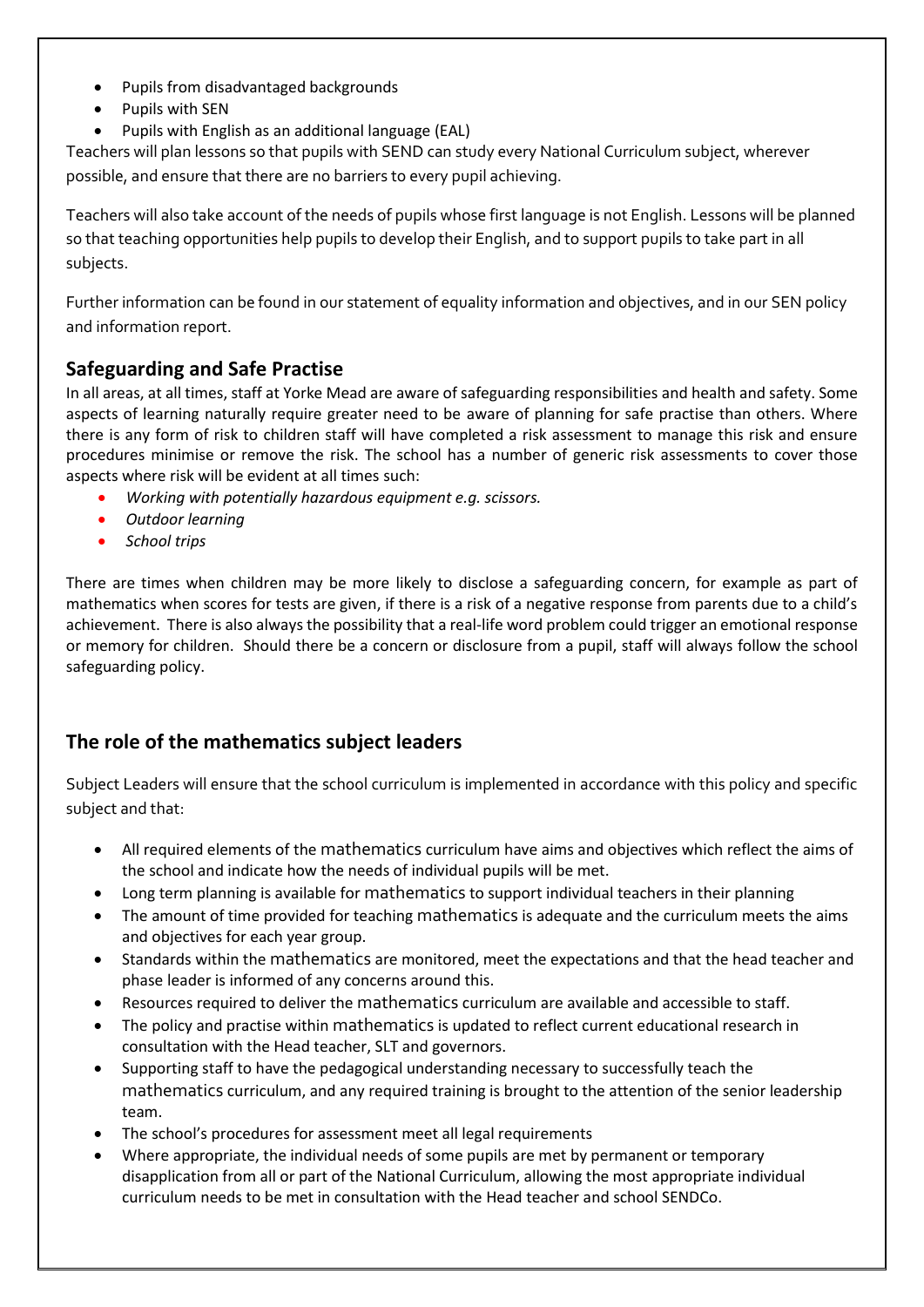- Proper provision is in place for pupils with different abilities and needs, including children with SEND policies.
- Link governors are kept up to date with policies and procedures linked to mathematics.

**This policy should be read in conjunction with the Yorke Mead Curriculum Policy. The following sections are as listed within this policy:** 

- **Legislation**
- **Roles and responsibilities**
- **Monitoring, reporting and evaluation**

#### **Policy Review**

This policy will be reviewed every three years by the headteacher, senior leadership team and governor curriculum team. At every review, the policy will be shared with the full governing board.

## **Links with other policies**

This policy links to the following policies and procedures:

- Teaching and Learning Policy
- EYFS policy
- Assessment policy
- SEN policy and information report
- Equality information and objectives
- **•** Inclusion Policy
- Relationships Education, Sex and Relationships Education (SRE) and Health Education Policy
- Pupil Premium Policy

### Appendices

*Please attach in the appendices a copy of the following:* 

- An **Interactive Maths Board/ Working wall** where mathematical vocabulary, models & images are displayed as reference and activities are included to support and engage children in their learning.
- **Mathematical Toolkits** to support learning each classroom is equipped with a range of practical resources to support children in their work. These include counting apparatus, number lines, number squares, maths dictionaries, calculators etc. Children should know where resources are kept and always feel that they are able to select resources as required to support their work. Some more specific resources are stored in a central maths area for teachers to select when required. **Teachers are focused on teaching children how to access and use practical resources efficiently to support their learning.** Resources should never be simply placed on tables without prior teaching.
- **Thinking time / Talk Partners** questions when asked should where possible be open to encourage children's thinking skills and children should all get the opportunity to participate. Teachers make use of a variety of methods to ensure all children are involved in mathematical discussions and are encouraged to explain their thinking to others. Lolly sticks enable all children to be actively encouraged to take part in mathematical thinking.
- **Learning Journey** to help children to understand why they are learning something, and where their learning will be leading to in any one unit of work, teachers will share the units learning